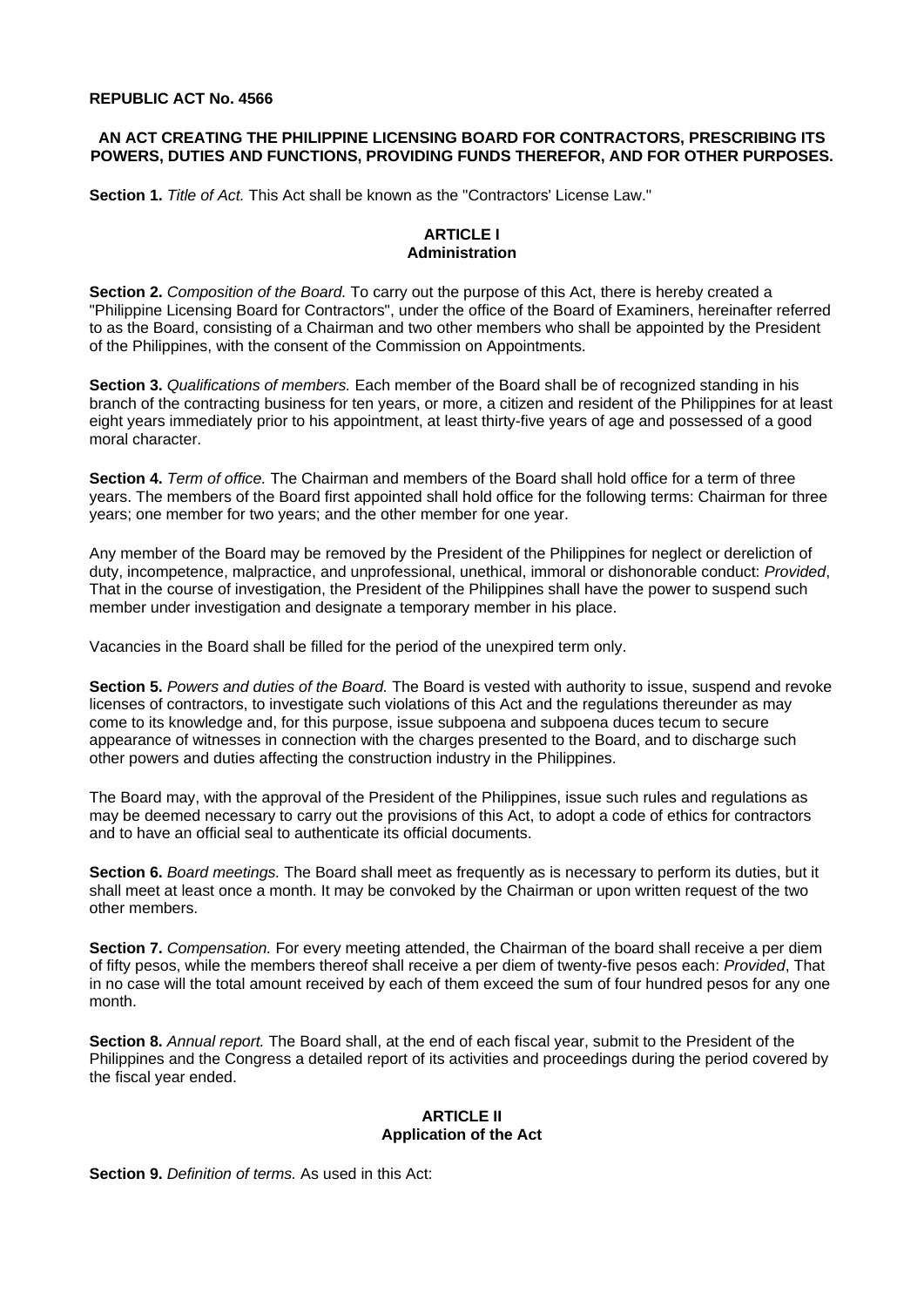(a) "Persons" include an individual, firm, partnership, corporation, association or other organization, or any combination of any thereof.

(b) "Contractor" is deemed synonymous with the term "builder" and, hence, any person who undertakes or offers to undertake or purports to have the capacity to undertake or submits a bid to, or does himself or by or through others, construct, alter, repair, add to, subtract from, improve, move, wreck or demolish any building, highway, road, railroad, excavation or other structure, project, development or improvement, or to do any part thereof, including the erection of scaffolding or other structures or works in connection therewith. The term contractor includes subcontractor and specialty contractor.

(c) A "general engineering contractor" is a person whose principal contracting business is in connection with fixed works requiring specialized engineering knowledge and skill, including the following divisions or subjects: irrigation, drainage, water power, water supply, flood control, inland waterways, harbors, docks and wharves, shipyards and ports, dams, hydroelectric projects, levees, river control and reclamation works, railroads, highways, streets and roads, tunnels, airports and airways, waste reduction plants, bridges, overpasses, underpasses and other similar works, pipelines and other system for the transmission of petroleum and other liquid or gaseous substances, land leveling and earth moving projects, excavating, grading, trenching, paving and surfacing work.

(d) A "general building contractor" is a person whose principal contracting business is in connection with any structure built, being built, or to be built, for the support, shelter and enclosure of persons, animals, chattels or movable property of any kind, requiring in its construction the use of more than two unrelated building trades or crafts, or to do or superintend the whole or any part thereof. Such structure includes sewers and sewerage disposal plants and systems, parks, playgrounds and other recreational works, refineries, chemical plants, and similar industrial plants requiring specialized engineering knowledge and skill, powerhouse, power plants and other utility plants and installations mines and metallurgical plants, cement and concrete works in connection with the abovementioned fixed works.

A person who merely furnishes materials or supplies under section eleven without fabricating them into, or consuming them in the performance of the work of the general building contractor does not necessarily fall within this definition.

(e) A "specialty contractor" is a person whose operations pertain to the performance of construction work requiring special skill and whose principal contracting business involves the use of specialized building trades or crafts.

**Section 10.** *Public personnel.* This Act shall not apply to an authorized representative of the Republic of the Philippines or any incorporated town, city, province, or other municipal or political corporation or subdivision of the Republic of the Philippines.

**Section 11.** *Finished products.* This Act shall not apply to any sale or installation of any finished products, materials or articles or merchandise, which are not actually fabricated into and do not become a permanent and fixed part of the structure.

**Section 12.** *Personal property.* This Act shall not apply to any construction, alteration, improvement of repair of personal property.

**Section 13.** *Minor work.* This Act shall not apply to any work or operation on one undertaking or project by one or more contracts, with an aggregate contract price of less than ten thousand pesos for the labor, materials and all other items.

This exemption, however, shall not apply in any case wherein the work or construction is only part of a larger or major operation, whether undertaken by the same or a different contractor, or in which a division of the operation is made in contracts of amounts less than ten thousand pesos for the purpose of evading or otherwise violating the provisions of this Act.

**Section 14.** *Architects and engineers.* This Act shall not apply to a registered civil engineer or a licensed architect acting solely in his professional capacity.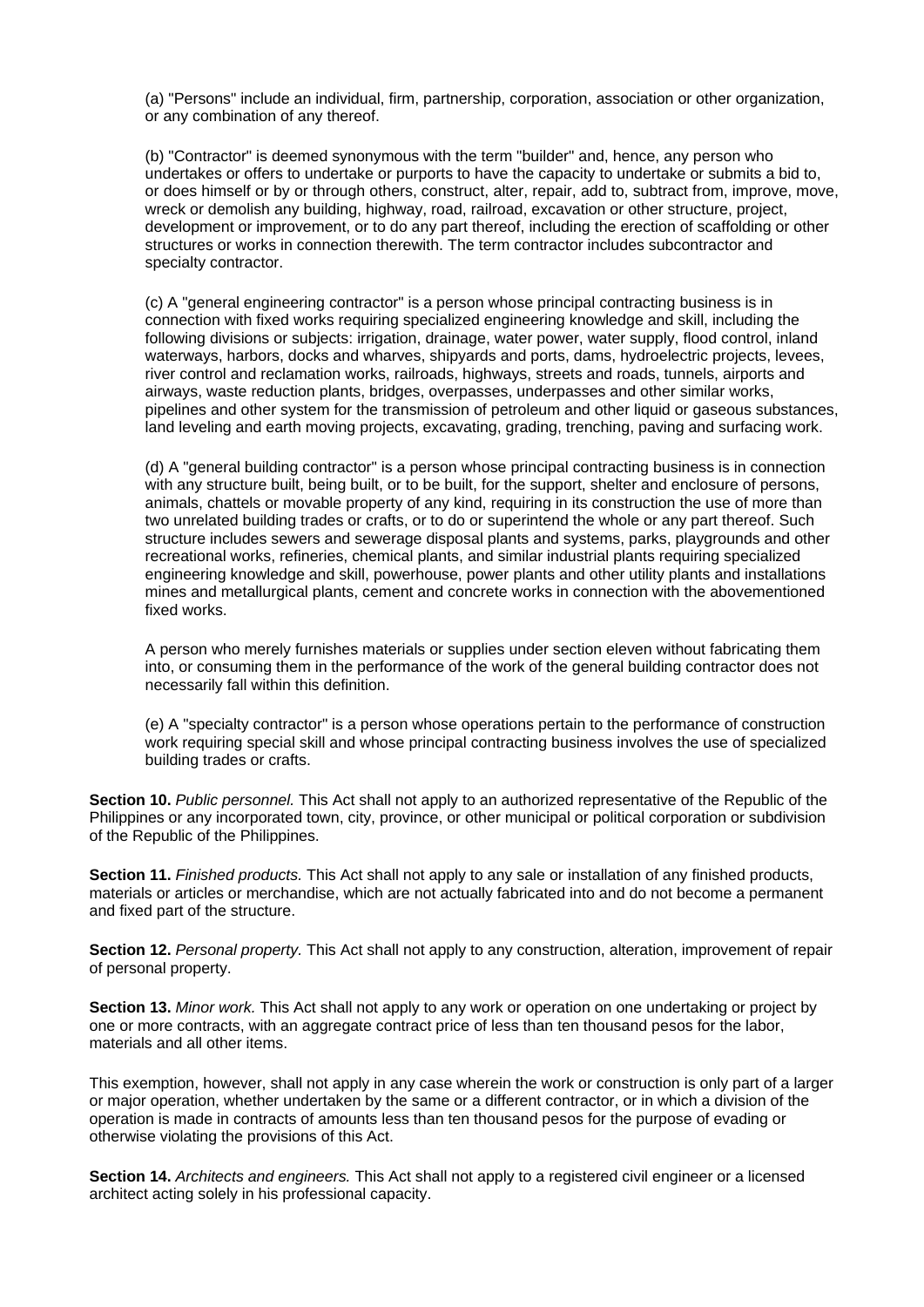**Section 15.** *Material men.* This Act shall not apply to any person who only furnishes materials or supplies without fabricating them into, or consuming them in the performance of, the work of the contractor.

#### **ARTICLE III Classifications**

**Section 16.** *Classification.* For the purpose of classification, the contracting business includes any or all of the following branches.

- (a) General engineering contracting;
- (b) General building contracting; and
- (c) Specialty contracting.

**Section 17.** *Power to classify and limit operations.* The Board may adopt reasonably necessary rules and regulations to effect the classification of contractors in a manner consistent with established usage and procedure as found in the construction business, and may limit the field and scope of the operations of a licensed contractor to those in which he is classified to engage, as respectively defined in section nine. A license may make application for classification and be thus classified in more than one classification if the licensee meets the qualification s prescribed by the Board for such additional classification or classifications. No additional application or license fee shall be charged for qualifying or classifying a licensee in additional classifications.

**Section 18.** *Incidental work.* Nothing in this Act shall prohibit a specialty contractor from taking and executing a contract involving the use of two or more crafts or trades, if the performance of the work in such crafts or trades, other than in which he is licensed, is only incidental or supplemental to the performance of work in the said craft or trade for which he is licensed.

# **ARTICLE IV Licensing**

**Section 19.** *Examinations required.* In accordance with the rules and regulations promulgated by it, the Board may investigate, classify and qualify applicants for contractors' licenses by written or oral examination, or both.

**Section 20.** *Qualifications of applicants for contractors' licenses.* The Board shall require an applicant to show at least two years of experience in the construction industry, and knowledge of the building, safety, health and lien laws of the Republic of the Philippines and the rudimentary administrative principles of the contracting business as the Board deems necessary for the safety of the contracting business of the pubic.

For the purpose of this section, a partnership, corporation, or any other organization may qualify through its responsible managing officer appearing personally before the Board who shall prove that he is a bona fide responsible officer of such firm and that he exercises or is in a position to exercise authority over the contracting business of his principal or employer in the following manner: (1) to make technical and administrative decisions; and, (2) to hire, superintend, promote, transfer, lay off, discipline or discharge employees.

**Section 21.** *Notice of disassociation required.* If the individual who has qualified under the preceding section ceases for any reason whatsoever to be connected with the licensee under this Act, or if any individual who has been denied a license, or whose license had been revoked or suspended, or has filed to secure the restoration of his license if it has been suspended, or has been a responsible managing officer or employee of any partnership, corporation, firm or association whose application for a license has been denied, revoked, or suspended, or who has failed to secure the restoration of its license if it has been suspended, shall in anyway become associated with or be employed by a licensee, the licensee shall notify the Board in writing ten days from such cessation, association or employment. Such notice may entitle the license concerned to remain in force within reasonable period as determined by the rules prescribed by the Board.

**Section 22.** *Failure to notify in case of disassociation.* If the license fails to notify the Board within the tenday period in accordance with the preceding section, his license shall be ipso facto suspended. Such license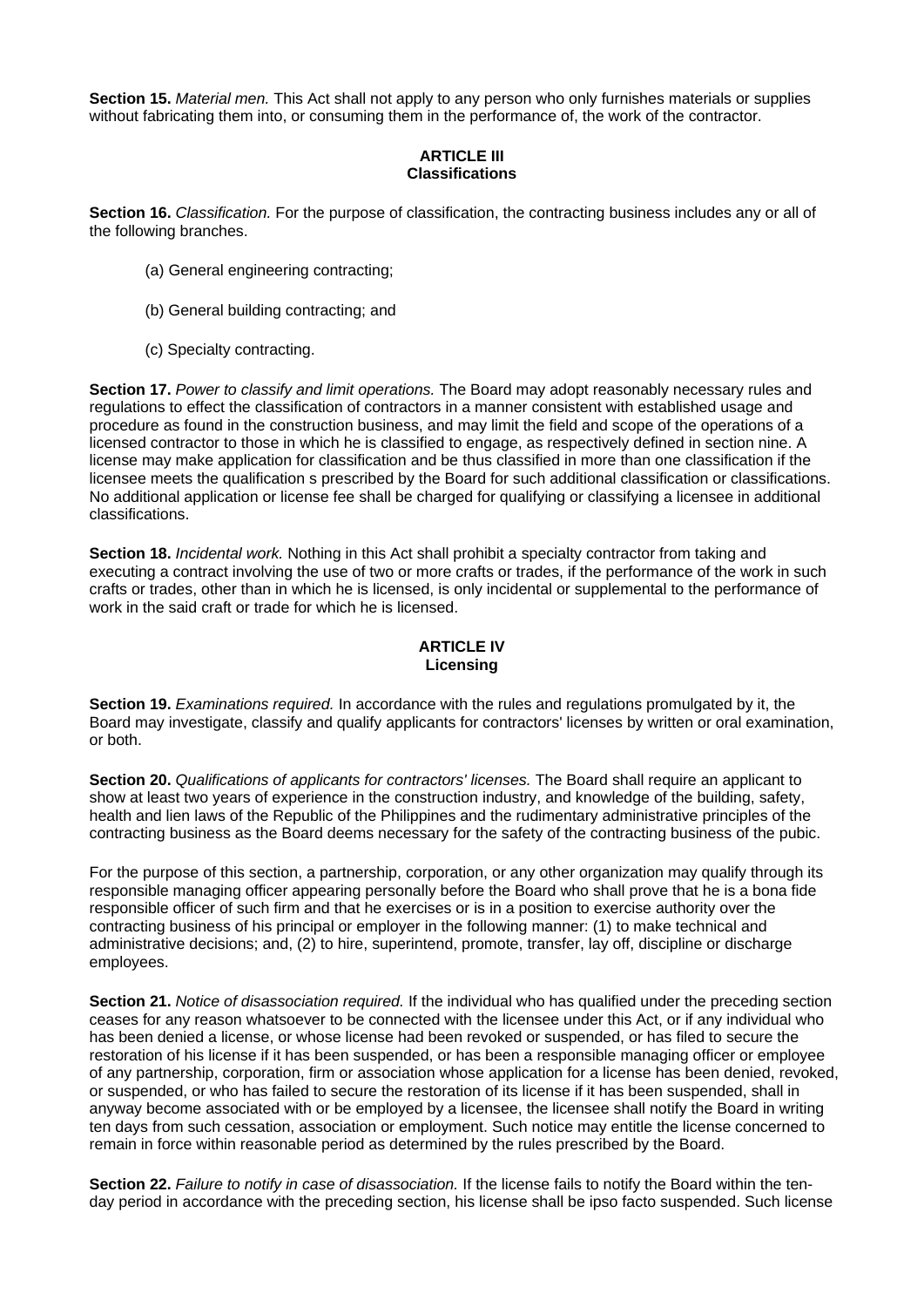may be restored, however, upon the filing of an affidavit, executed by the licensee or the duly authorized responsible managing officer of the licentiate firm, with the Board, to the effect that the person originally appearing for examination on behalf of the licensee has been replaced by another individual, that this individual has been qualified by examination, that he can comply with the provision of this section and that he has not had his license suspended or revoked or that he has not been connected with a licensee whose license has been suspended or revoke due to the lack of a good character required of an applicant for a license.

**Section 23.** *Issuance of licenses.* Upon the payment of the corresponding fee and the filing of the application, and after examination and investigation as may be required, the Board within fifteen days after the approval of the application shall issue a license to the applicant permitting him to engage in business as a contractor under the terms of this Act for the remaining part of the fiscal year.

**Section 24.** *Death.* A surviving member or members of a licensed partnership by reason of death shall be entitled to continue in business under such license until the expiration date thereof, if an application for permission is made to the registrar within thirty days after the death of the deceased member, and approved by the Board.

**Section 25.** *No examination required.* Contractors actively engaged in the construction industry at the effectivity of this Act and licensed as such for the last five years, may upon application, be issued license without necessity of examination.

### **ARTICLE V Records**

**Section 26.** *Publication of list.* The Board shall publish, at least once a year in a newspaper of general circulation, a list of the names and addresses of contractors, registered under this Act and of the licenses issued, suspend or revoked, and such further information with respect to this Act and its administration that it deems proper.

Copies of such lists may also be furnished by the Board upon request to any firm or individual upon payment of a reasonable fee as fixed by the Board.

**Section 27.** *Changes.* All licenses shall report to the Board all changes of personnel, name, style or addresses recorded under this Act within thirty days after the changes are made.

### **ARTICLE VI Disciplinary Action**

**Section 28.** *Causes for disciplinary action.* The following shall constitute causes for disciplinary action:

(a) Willful and deliberate abandonment without lawful and/or just excuse of any construction project or operation engaged in or undertaken by the licensee as a contractor;

(b) Willful material and substantial departure from or disregard of plans and/or specifications in any material respect, and prejudicial to another without consent of the owner or the person entitled to have the particular construction project or operation completed in accordance with such plans and/or specifications or their duly authorized representations;

(c) Willful misrepresentation of a material and substantial fact by an applicant in obtaining a license;

(d) Aiding or abetting an unlicensed person to evade the provisions of this Act, or knowingly combining or conspiring with an unlicensed person, or allowing one's license to be used by an unlicensed person, or acting as agent or partner, or associate, or otherwise of an unlicensed person with the intent to evade the provisions of this Act.

(e) Failure to comply the provisions of this Act;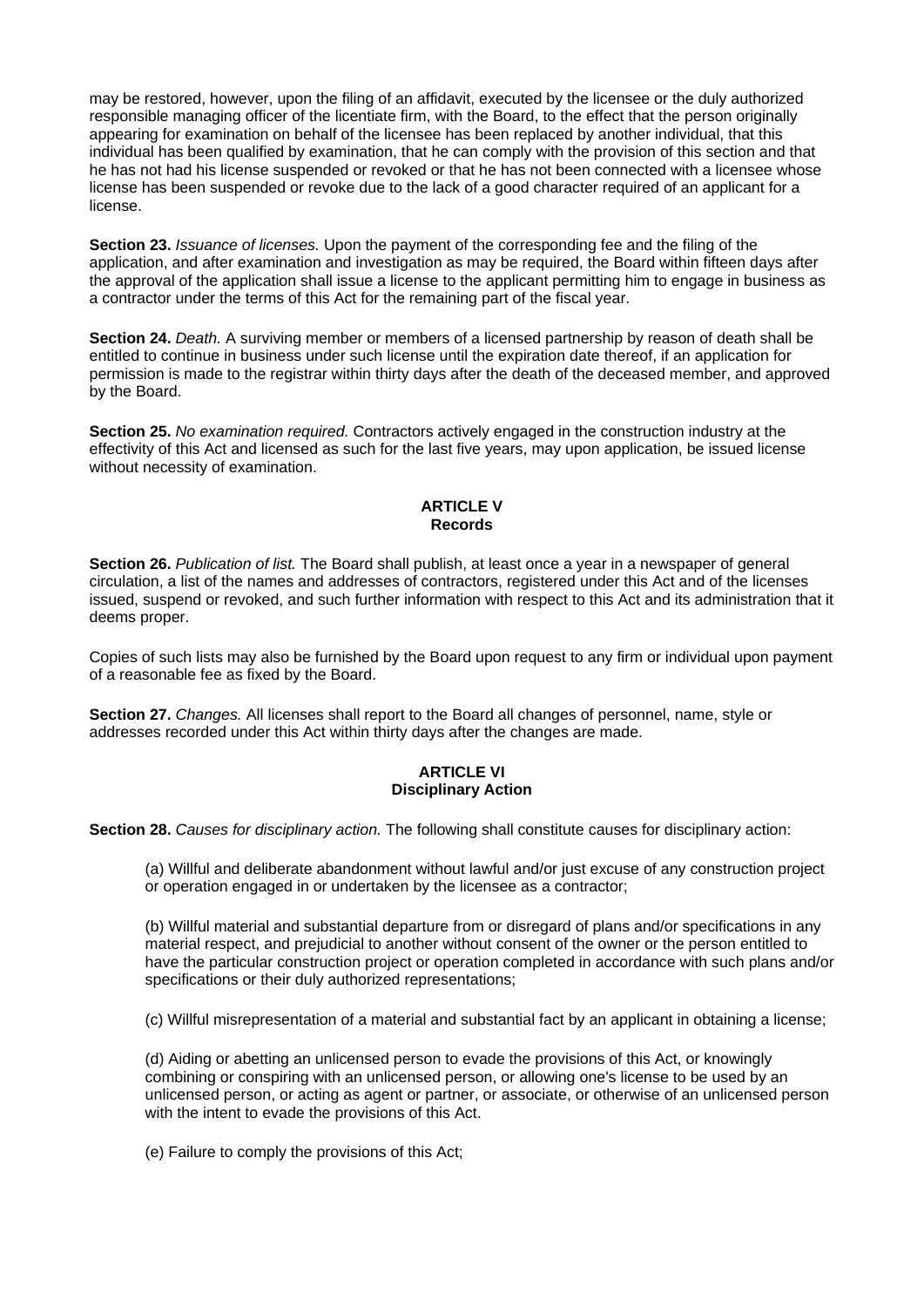(f) The doing of any willful or fraudulent act by the licensee as a consequence of which another is injured or damaged; and

(g) The participation by a licensee in the performance by any partnership, corporation, firm, or association of which he is a responsible managing partner, employee or officer, of any act or omission constituting a cause for disciplinary action under this Act.

## **ARTICLE VII Disciplinary Proceedings**

**Section 29.** *Jurisdiction.* The Board shall, upon its own motion or upon the verified complaint in writing of any person, investigate the action of any contractor and may suspend or revoke any license if the holder thereof has been guilty of or has committed any one or more of the acts or omission constituting causes for disciplinary action.

**Section 30.** *Prescription.* All accusations or charges against licensees shall be filed within one year after the act or omission alleged as the ground therefor, except that with respect to an accusation alleging a violation of subsection (c) of section twenty-eight the accusation may be filed within two years after the discovery by the Board of the alleged facts constituting the fraud or misrepresentation.

**Section 31.** *Restoration or renewal of licenses.* After suspension of the license upon any of the grounds set forth in this Act, the Board may lift such suspension upon proof of compliance by the contractor with the requirements and conditions set forth by the Board.

After revocation of a license upon any of the grounds set forth in this Act, it shall be renewed or reissued within a period of one year after the final decision of revocation upon proper showing that all losses caused by the act or omission for which the license was revoked have been fully satisfied and that all conditions imposed by the decision of revocation have been complied with.

**Section 32.** *Jurisdiction.* The lapsing or suspension of a license by operation of law, by order or decision of the Board or other competent authority, or the voluntary surrender of a license shall not deprive the Board of jurisdiction to proceed with any investigation of or action or disciplinary proceedings against such license, or to render a decision suspending or revoking it.

# **ARTICLE VIII Enforcement and Penalties**

**Section 33.** *Enforcement by officers of the law.* It shall be the duty of all duly constituted law enforcement officers of the national, provincial, city and municipal government or any political subdivisions thereof, to enforce the provisions of this Act and report to the Board any violation of the same.

**Section 34.** *Enforcement by the Board.* Should any contractor not licensed by the Board engage on attempt to engage in the business of contracting, the Board shall have the right to institute the proper action in court and secure a writ of injunction without bond, restraining the said contractor.

**Section 35.** *Penalties.* Any contractor who, for a price, commission, fee or wage, submits or attempts to submit a bid to construct, or contracts to or undertakes to construct, or assumes charge in a supervisory capacity of a construction work within the purview of this Act, without first securing a license to engage in the business of contracting in this country; or who shall present or file the license certificate of another, give false evidence of any kind to the Board, or any member thereof in obtaining a certificate or license, impersonate another, or use an expired or revoked certificate, or license, shall be deemed guilty of misdemeanor, and shall, upon conviction, be sentenced to pay a fine of not less than five hundred pesos but not more than five thousand pesos.

### **ARTICLE IX Miscellaneous Provisions**

**Section 36.** *License required in biddings.* All architects and engineers preparing plans and specifications for work to be contracted in the Philippines shall include in their invitation to bidders and in their specifications a copy of this Act, or such portions thereof as are deemed necessary to convey to the invited bidder, whether